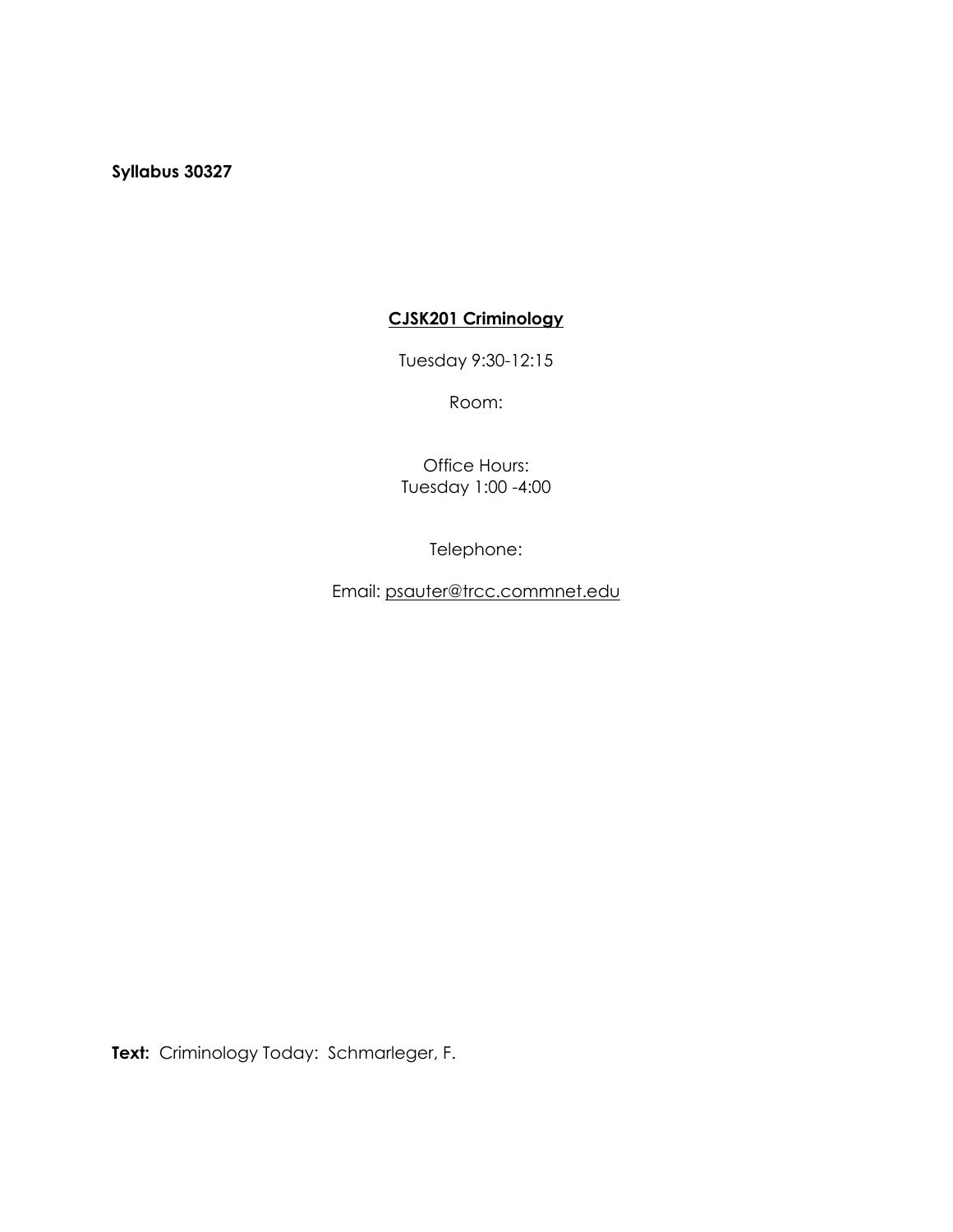## **Course Description**

CJS\* K201 (formerly LAW K115) 3 CREDIT HOURS CRIMINOLOGY

*Co-requisite: ENG\* K101 and CJS\* K101 or SOC\*K101 recommended.*

This course will investigate the relationship between crime and contemporary society. Emphasis will be placed on sociological, psychological, and physiological explanations for criminal behavior. The course will study the historical development of criminology and review research methods and techniques for formal and informal social control.

#### **Course Competencies**

| Students will:                                                                                                                | Through:                                                                                |
|-------------------------------------------------------------------------------------------------------------------------------|-----------------------------------------------------------------------------------------|
| Understand and articulate the impact of history<br>and philosophy in the area of criminology.                                 | Lecture/Discussion                                                                      |
| Recognize, understand, evaluate and articulate<br>integrated theories of deviance.                                            | Text Part 11/Lecture/<br><b>Discussion</b>                                              |
| Appreciate the impact of economics social class,<br>race, and gender on crime.                                                | Text Part 111                                                                           |
| Understand and articulate issues of victims and<br>victomology.                                                               | <b>Speaker, Journal Review</b>                                                          |
| Produce college level writing, oral presentations,<br>collaborative projects and read and<br>comprehend at the college level. | <b>Read Text/Assigned</b><br><b>Readings/Group Project/</b><br><b>Oral Presentation</b> |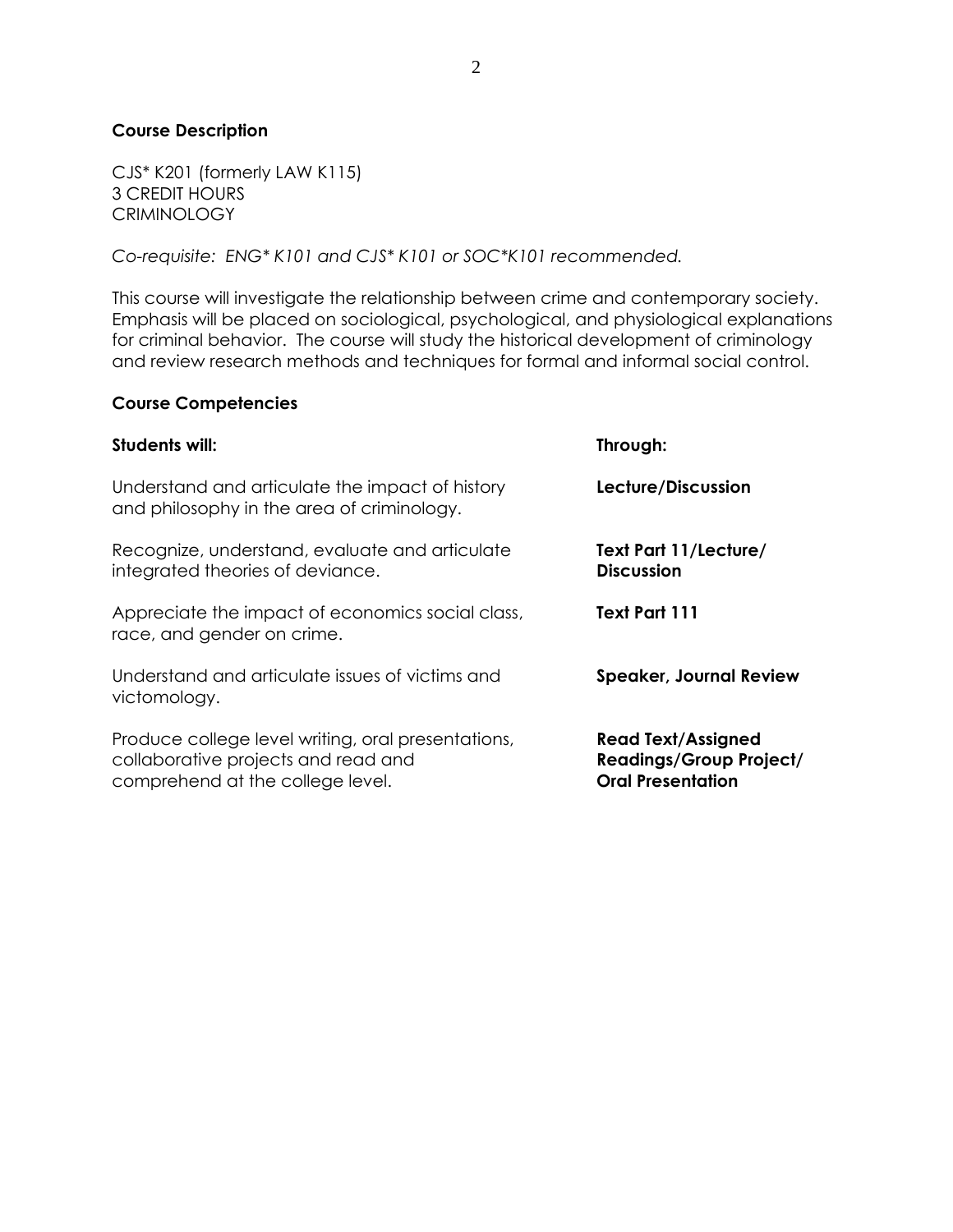### **Course Outline**

- 8/28 Introductions/Syllabus Review
- 9/4 Deviance: **Chapter 1**
- 9/11 Trends in Criminality How Criminologists Use Statistics **Chapter 2**
- 9/18 Article Selections/Research. **Meet in LRC**
- 9/23 Dr. Lee Presentation: TBA Student Projects Discussed/Groups Form
- 10/2 **Mini Research** Theory Development/How Criminologists Think **Chapter 3**
- 10/9 Theoretical Issues **Chapter 4, 7, 8**
- 10/16 Theoretical Issues **Chapter 5, 6**
- 10/23 Theoretical Issues Impact on Social Policy **Chapter 15**
- 10/30 **Exam**  Handout on Victimization Distributed
- 11/16 **Mini Research** The Victim and the Impact of Criminality **Read Handout**
- 11/13 Discussion of Group Project: Status Report
- 11/20 No Class
- 11/27 **Student Presentations**
- 12/4 **Student Presentations. All Research Papers Submitted All Evaluations Submitted**
- 12/31 Grades Posted

\* Instructor reserves the right to modify course outline.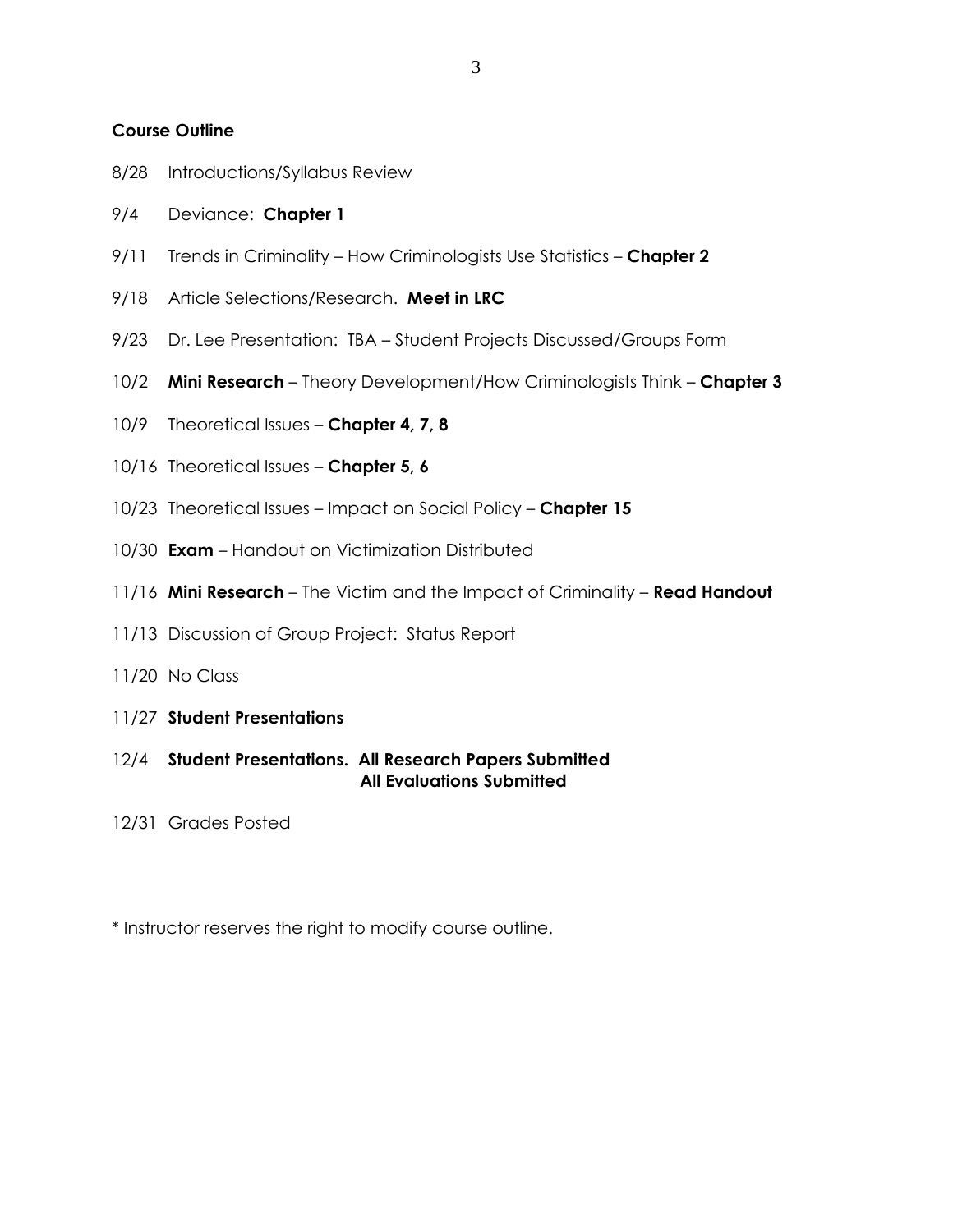# **Exam**

Covers all work from 9/4 – 10/23 October 30, 2007 25%

### **Written Work**

All written work must be word processed/double spaced/century Gothic 11/correct margins. All submissions must have a cover page/internal citations/work cited page. Unless a course is historic or theoretical in nature, it must have been published within the last five years.

All written work is graded for format, proper academic writing/vocabulary, and content.

### **Mini Research: 15% each October 2; November 16**

The intent of these assignments is to ensure that students are researching, writing and thinking at the college level. Students will submit a three/four page paper on a specific area of criminology, a specific type of crime, or a journal article approved by professor.

### **Group Project: Research Paper 25% Group Evaluations 5% Oral 15% Nov. 27 or Dec. 4.**

The intent of this assignment is to provide students the opportunity to explore a single area of criminology in depth. It should also provide students with the opportunity to practice their oral communication skills and group process skills. The research paper must have a defined topic/thesis statement/problem developed in a clear introduction section. The literature review/research should address the issues raised in the introduction. The paper should be organized and have well developed transitions. There must be a summary and conclusion that directly ties into the introduction.

Each group member will be responsible for the evaluation of other group members. Failure to complete these evaluations will result in the loss of the 15 points. Further, these evaluations will be used to award the 15 points and should be done with great care and seriousness.

All good research leads to more questions. Students will provide three thought provoking questions raised by the work. These questions will be used to direct the oral presentations.

### **Policy Statements**

### **Disabilities Statement**

If you have a hidden or visible disability, which may require classroom or test-taking modifications, please see one of your instructors as soon as possible. If you have not already done so, please be sure to register with Chris Scarborough.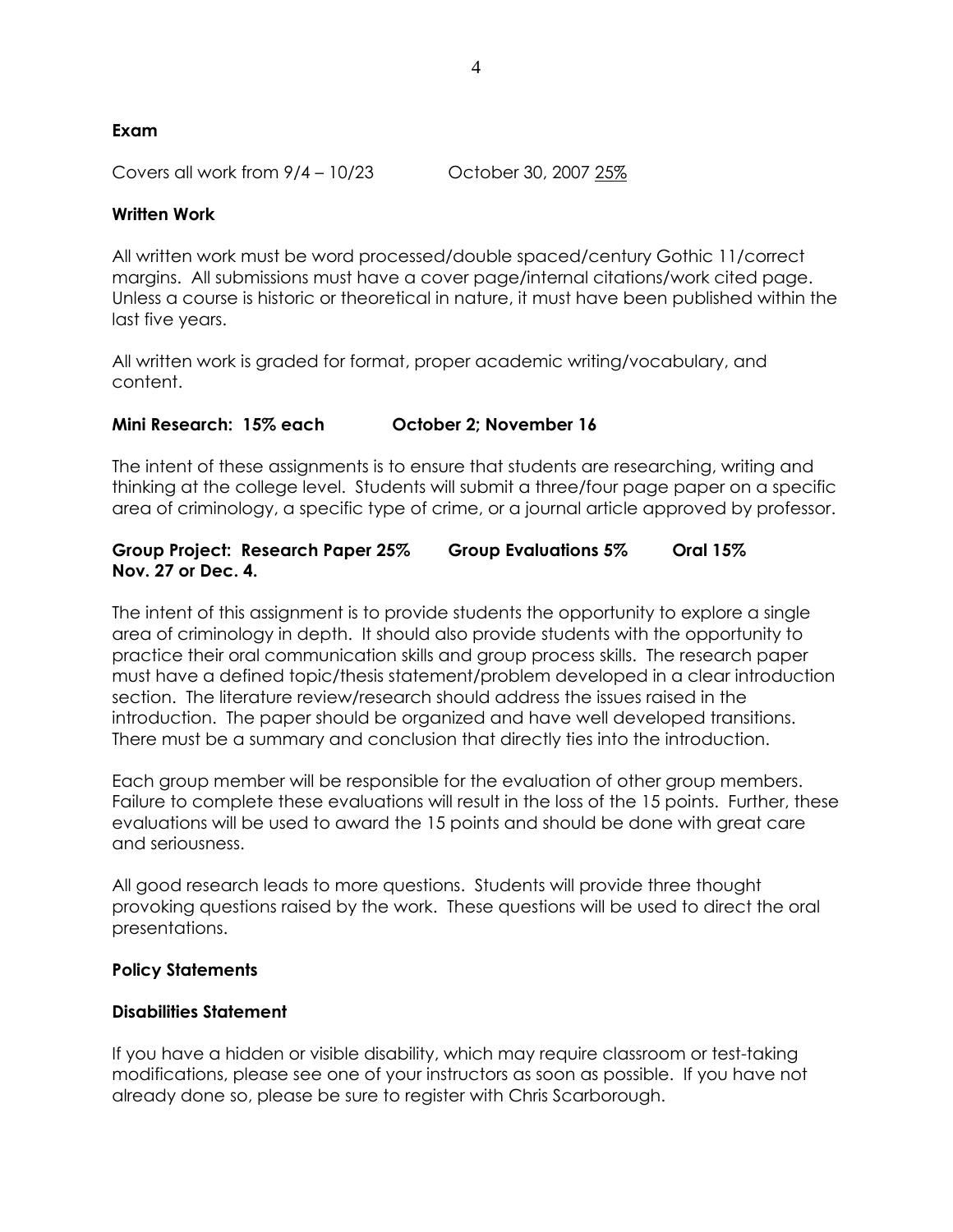## **Penalty for Academic Dishonesty or Plagiarism**

Plagiarism is the unacknowledged use of another person's **words** or **ideas** in your writing. Whether conscious or not, plagiarism is a serious offense. Evidence that you did not write material that you submit under your name can result in failure for the entire course.

# **Academic Integrity Policy** (Revised 8 January 2003)

The effective operation of any organization is dependent on the honesty and goodwill of its members. In an organization devoted to the pursuit of knowledge, acting with integrity is essential to effective teaching and learning. Furthermore, academic dishonesty erodes the legitimacy of every degree awarded by the College. To emphasize the importance of academic integrity, Three Rivers Community College adheres to the following policy in addition to the Student Discipline Policy, sections 2:10 and 3:1-10, as provided by the Board of Trustees of Connecticut Community Colleges. Since collaboration is central to the learning community, Three Rivers wishes to emphasize that this policy is not intended to discourage collaboration when appropriate, approved, and disclosed.

### **Definitions of Academic Dishonesty**

#### *General Definition*

*(Student Discipline Policy, section 2:10, Board of Trustees of Connecticut Community Colleges)*

Academic Dishonesty shall in general mean conduct which has as its intent or effect the false representation of a student's academic performance, including but not limited to (a) cheating on an examination, (b) collaborating with others in work to be presented, contrary to the stated rules of the course, (c) plagiarizing, including the submission of others' ideas or papers (whether purchased, borrowed, or otherwise obtained) as one's own, (d) stealing or having unauthorized access to examination or course materials, (e) falsifying records of laboratory or other data, (f) submitting, if contrary to the rules of a course, work previously presented in another course, and (g) knowingly and intentionally assisting another student in any of the above, including assistance in an arrangement whereby any work, classroom performance, examination or other activity is submitted or performed by a person other than the student under whose name the work is submitted or performed.

## **Academic Dishonesty in a Service Learning, Practicum, Internship, Co-operative, or Fieldwork Environment**

Conduct in community settings entered by a student as part of coursework must be equally characterized by integrity and honesty. Dishonest conduct proscribed under this policy includes but is not limited to (a) making false statements to community partners about the student's skills, credentials and accomplishments, (b) making false statements to community partners or the instructor about progress in the work the student has agreed to do in the community, including supplying false documentation of work, (c) failing to abide by the rules and policies of the community partners that the student agreed to accept as a condition of entrance into the community setting, (d) failing to return materials belonging to the community partner or instructor, (e) violating the ethical principles common to professional researchers, including violation of